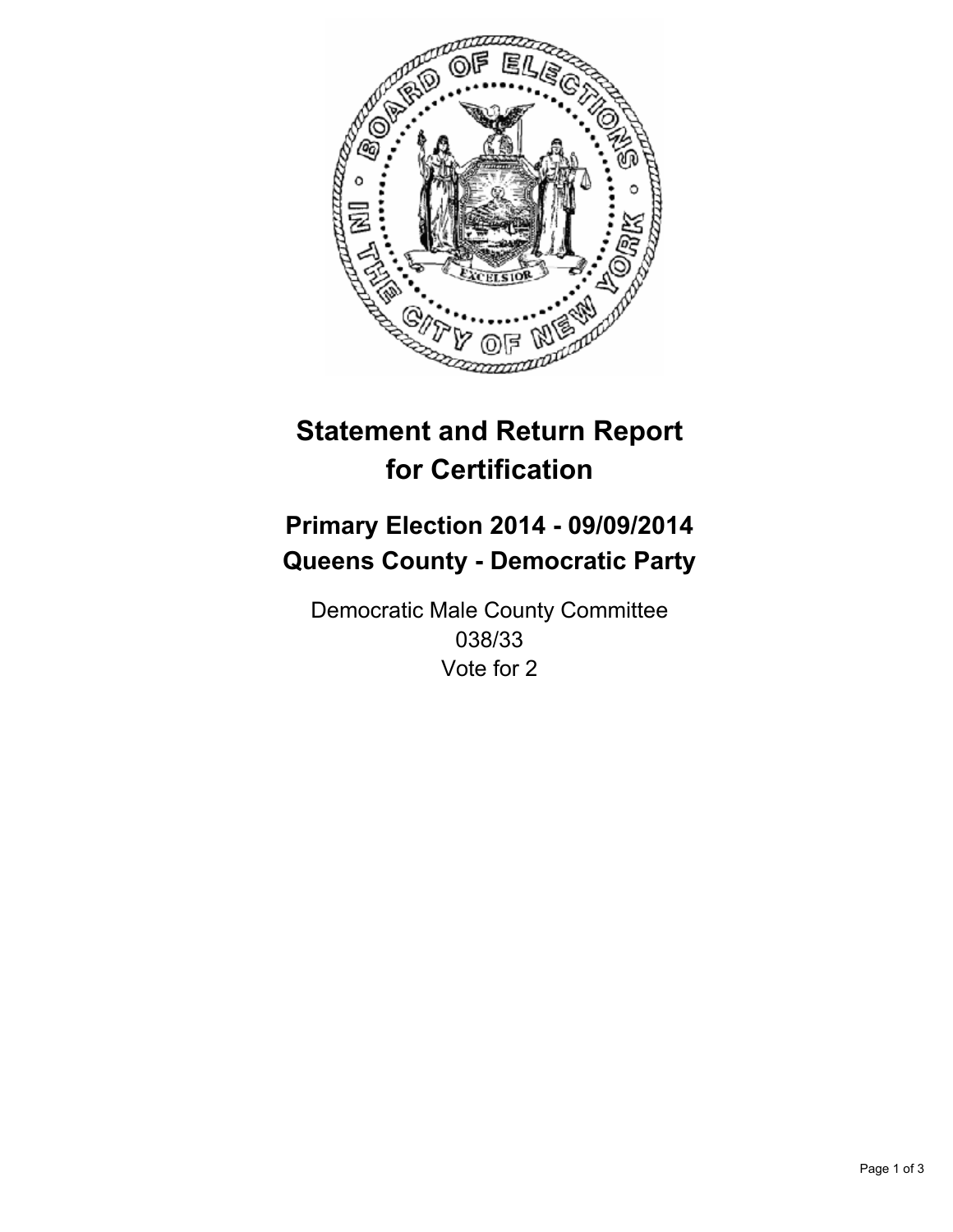

## **Assembly District 33**

| <b>PUBLIC COUNTER</b>                                    | 94             |
|----------------------------------------------------------|----------------|
| <b>EMERGENCY</b>                                         | 0              |
| ABSENTEE/MILITARY                                        | $\overline{2}$ |
| <b>FEDERAL</b>                                           | 0              |
| <b>SPECIAL PRESIDENTIAL</b>                              | 0              |
| <b>AFFIDAVIT</b>                                         | 1              |
| <b>Total Ballots</b>                                     | 97             |
| Less - Inapplicable Federal/Special Presidential Ballots | 0              |
| <b>Total Applicable Ballots</b>                          | 97             |
| DAVID SCOTT                                              | 32             |
| <b>SAMUEL MURRAY</b>                                     | 18             |
| DONNIE WHITEHEAD                                         | 37             |
| <b>HUGH E BYFIELD</b>                                    | 12             |
| UNATTRIBUTABLE WRITE-IN (WRITE-IN)                       | 1              |
| <b>Total Votes</b>                                       | 100            |
| Unrecorded                                               | 94             |